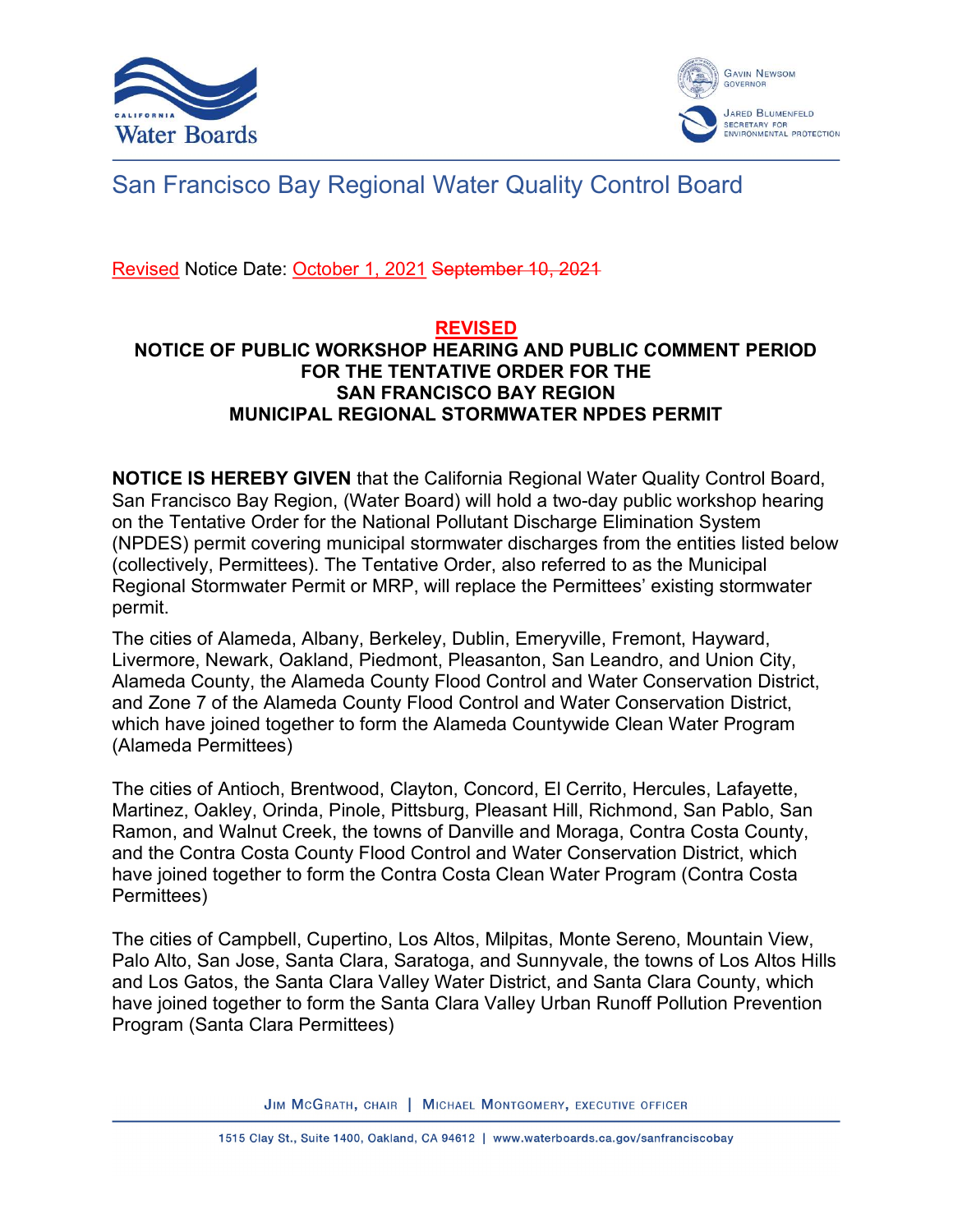The cities of Belmont, Brisbane, Burlingame, Daly City, East Palo Alto, Foster City, Half Moon Bay, Menlo Park, Millbrae, Pacifica, Redwood City, San Bruno, San Carlos, San Mateo, and South San Francisco, the towns of Atherton, Colma, Hillsborough, Portola Valley, and Woodside, the San Mateo County Flood and Sea Level Rise Resiliency District, and San Mateo County, which have joined together to form the San Mateo Countywide Water Pollution Prevention Program (San Mateo Permittees)

The cities of Fairfield and Suisun City, which have joined together to form the Fairfield-Suisun Urban Runoff Management Program (Fairfield-Suisun Permittees)

The City of Vallejo and the Vallejo Sanitation and Flood Control District (Vallejo Permittees)

NOTICE IS ADDITIONALLY HEREBY GIVEN that the Water Board will receive public comments on the Tentative Order in accordance with this notice.

At the public workshop hearing, the Water Board will consider and receive public comments on the Tentative Order. The hearing will be held as follows:

## DATE: October 12 & 13, 2021 TIME: 9:00 AM (approximate) each day LOCATION: Video and Teleconference Only\*\*\* No Physical Meeting Location

 Information about participating telephonically or via the remote meeting solution is available at: https://www.waterboards.ca.gov/sanfranciscobay/board\_info/remote\_meeting/index.html

 If you wish only to watch the meeting, the customary webcast remains available at: https://cal-span.org/ Please use this link UNLESS you intend to comment.

## \*\*\*As of the date of this notice, the public hearing is currently scheduled to take place remotely as described above, but the format of the hearing may be changed. Any person desiring to receive future notices about changes to the date, time, location, focus, or format of the public hearing must sign up for the Lyris e-mail list, as described below.

The Water Board will receive public comments on the Tentative Order on both hearing days. For purposes of an orderly hearing, however, at the October 12, 2021, hearing date, the Board will focus on public comments on the following Provisions of the Tentative Order, in addition to hearing other public comments: C.3 - New Development and Redevelopment, C.8.d - Low Impact Development Monitoring, C.8.e - Trash Monitoring, C.10 - Trash Load Reduction, and C.17 - Discharges Associated with Unsheltered Homeless Populations. At the October 13, 2021, hearing date, the Board will focus on public comments on the following Provisions, in addition to hearing other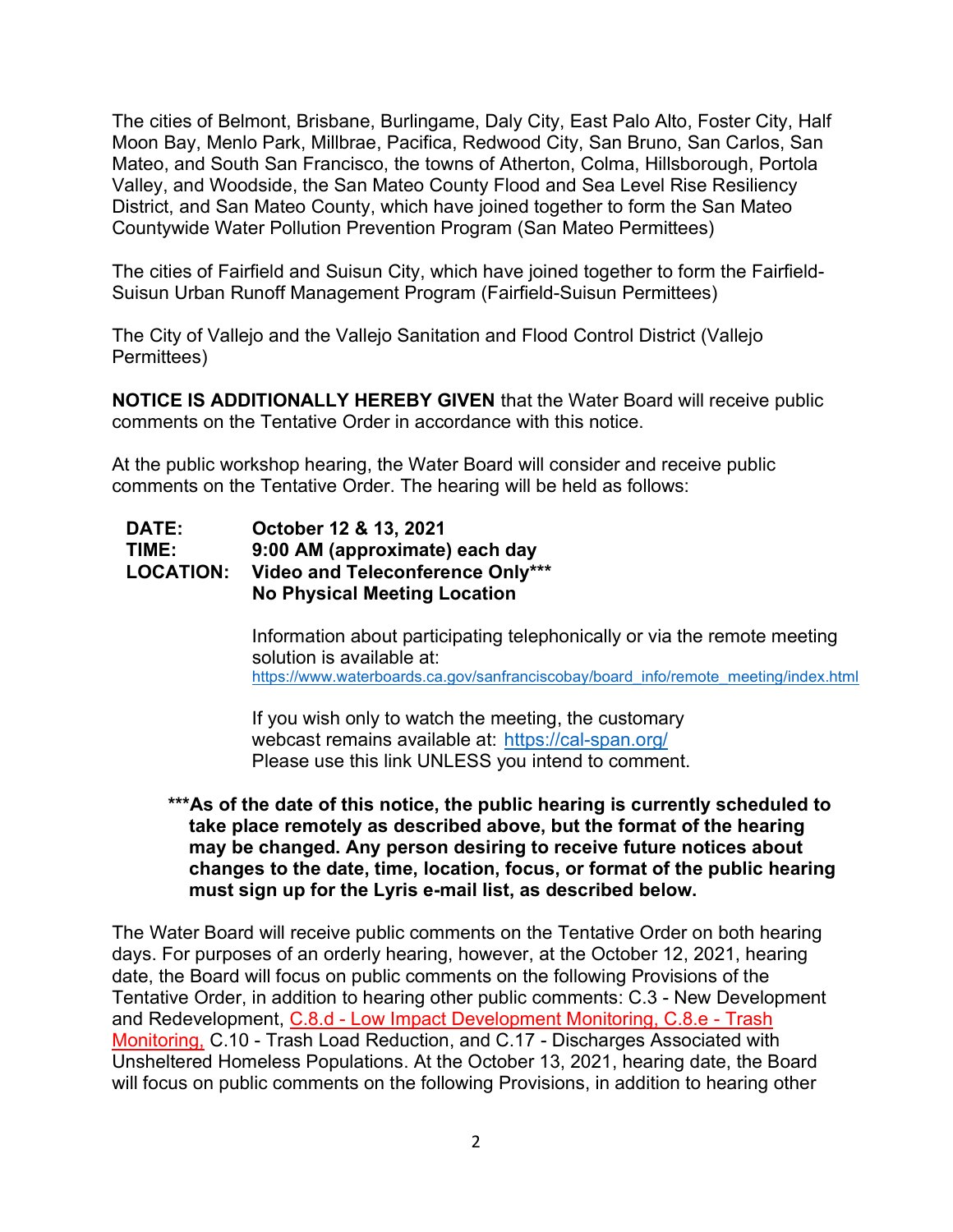public comments: C.8 - Water Quality Monitoring, C.11 - Mercury Controls, C.12 - PCBs Controls, and C.14 - Bacteria Control for Impaired Water Bodies.

BACKGROUND: On September 10, 2021, the Water Board transmitted the Tentative Order to the Permittees and other stakeholders for public comments. The Tentative Order is a draft permit pursuant to 40 C.F.R. section 124.6(d), and opportunity for public comment is provided pursuant to 40 C.F.R. section 124.10 and California Water Code section 13167.5. The Permittees own and/or operate municipal separate storm sewer systems (MS4s) from which stormwater is discharged into receiving waters, including Bay Area creeks and rivers, San Francisco Bay, the Delta, and the Pacific Ocean. The Tentative Order requires Permittees to reduce the discharge of pollutants from their MS4s and to effectively prohibit non-stormwater discharges into storm sewers pursuant to the federal Clean Water Act. It includes a Fact Sheet that sets forth the principal facts and the significant factual, technical, legal, and policy rationales for the Tentative Order's requirements.

The Tentative Order is available at the Water Board's website: https://www.waterboards.ca.gov/sanfranciscobay/water\_issues/programs/stormwater/index.html

SUBMISSION OF WRITTEN COMMENTS: The Water Board will accept written comments on the Tentative Order. Written comments must be received no later than 5:00 p.m. on November 9, 2021. Comment letters may be submitted electronically, in PDF text format (if less than 20 megabytes in total size), to the following email address: RB2-MRP@waterboards.ca.gov. Please submit all attachments to the email as one electronic file with a file name clearly identifying the commenting entity. Due to Covid-19, electronic submission is preferred, but not required. Written comments may be also submitted by the deadline to: Derek Beauduy, San Francisco Bay Regional Water Board, 1515 Clay St., Suite 1400, Oakland, CA 94612.

Persons wishing to file written comments on or objections to the Tentative Order must do so no later than this deadline, so that the comments may be considered. No written comments will be accepted or responded to in writing after that date. Non-evidentiary policy statements or oral comments to be made at the hearing need not be submitted in advance.

PROCEDURAL MATTERS: The Water Board will conduct the workshop hearing in accordance with the California Code of Regulations, title 23, section 648, et seq. To ensure a productive, efficient, and fair hearing in which all participants have an opportunity to be heard, oral comments will generally be limited to three minutes or as otherwise directed by the Water Board Chair. Participants with similar comments are strongly encouraged to make joint presentations.

Joint presenters may request more than three minutes to present by submitting an email request to the Water Board by no later than 12:00 noon on October 5, 2021. Requests for additional time for a joint presentation shall include the name of each presenter, the individuals or entities being represented, the topic of the presentation, the date(s) during the two-day hearing where the comments are proposed to be presented, the total